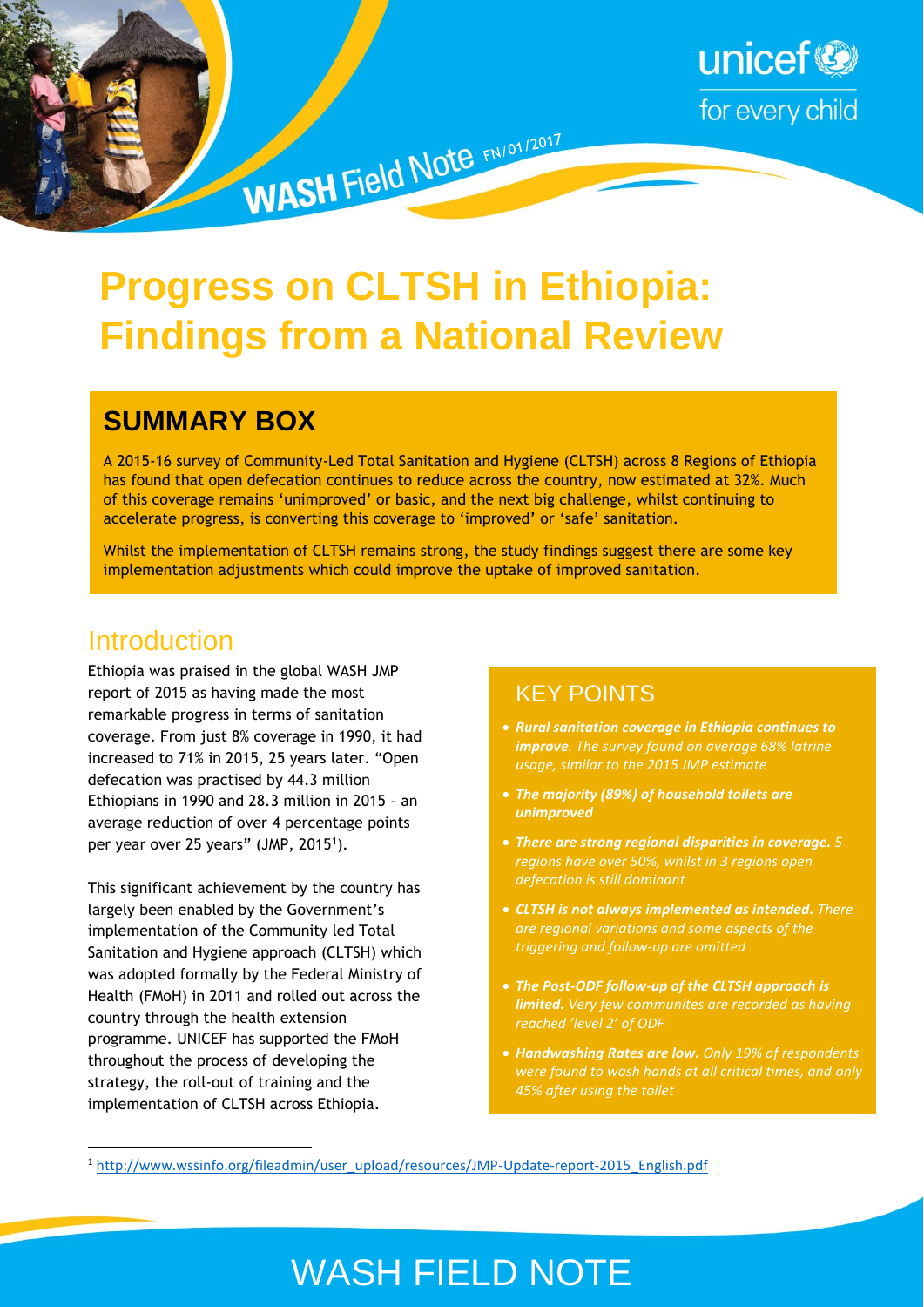

**Figure 1:** *Progress in Reduction of Rural Open Defecation in Ethiopia – National Average. (Note: this study is rural only. It can be seen that the results are closer to the DHS results than the coverage estimates made by the WHO/UNICEF Joint Monitoring Programme)*

In late 2015, UNICEF commissioned a review of progress of CLTSH in the Woredas (Districts) specifically supported either by UNICEF during its last Country Programme (2011-2015) or by the Global Sanitation Fund (GSF). The aim of the review was to evaluate the effectiveness of CLTSH and to suggest improvements in the approach that may help to accelerate sanitation coverage and achieve the stated aims of the government of 82% ODF Kebeles and improved coverage by  $2020<sup>2</sup>$ .

## The Study

**.** 

The CLTSH review, both quantitative and qualitative, was carried out across 8 regions of Ethiopia (Tigray, Amhara, SNNP, Oromia, Benishangul, Gambella, Afar and Somali) in 24 Woredas. 3,168 household interviews were conducted, as well as 102 key informant interviews and 24 focus group discussions. The respondents of the household questionnaires

were predominantly female (82%). Sanitation coverage was assessed both by question and observation.

Initially the survey, in the absence of a baseline, was designed as a comparison study, hence 12 Woredas (Districts) specifically supported either by UNICEF during its last Country Programme (2011-2015) or our partner the Global Sanitation Fund (GSF) were selected alongside 12 non-UNICEF or GSF supported Woredas. However, after review of the results, it became clear that the comparison was fairly irrelevant, as the FMoH have been implementing CLTSH across the country and progress was quite uniform. Hence for the purposes of interpretation, the results were grouped together. Further details of the study design can be found in the full report<sup>3</sup>.

<sup>2</sup> Health Sector Transformation Plan, 2015-2020, FMoH, Government of Ethiopia.

<sup>3</sup> Outcome Evaluation of Community-Led Total Sanitation and Hygiene (CLTSH) Program in Ethiopia from 2012-2015. FMoH, UNICEF and GSF, 2016.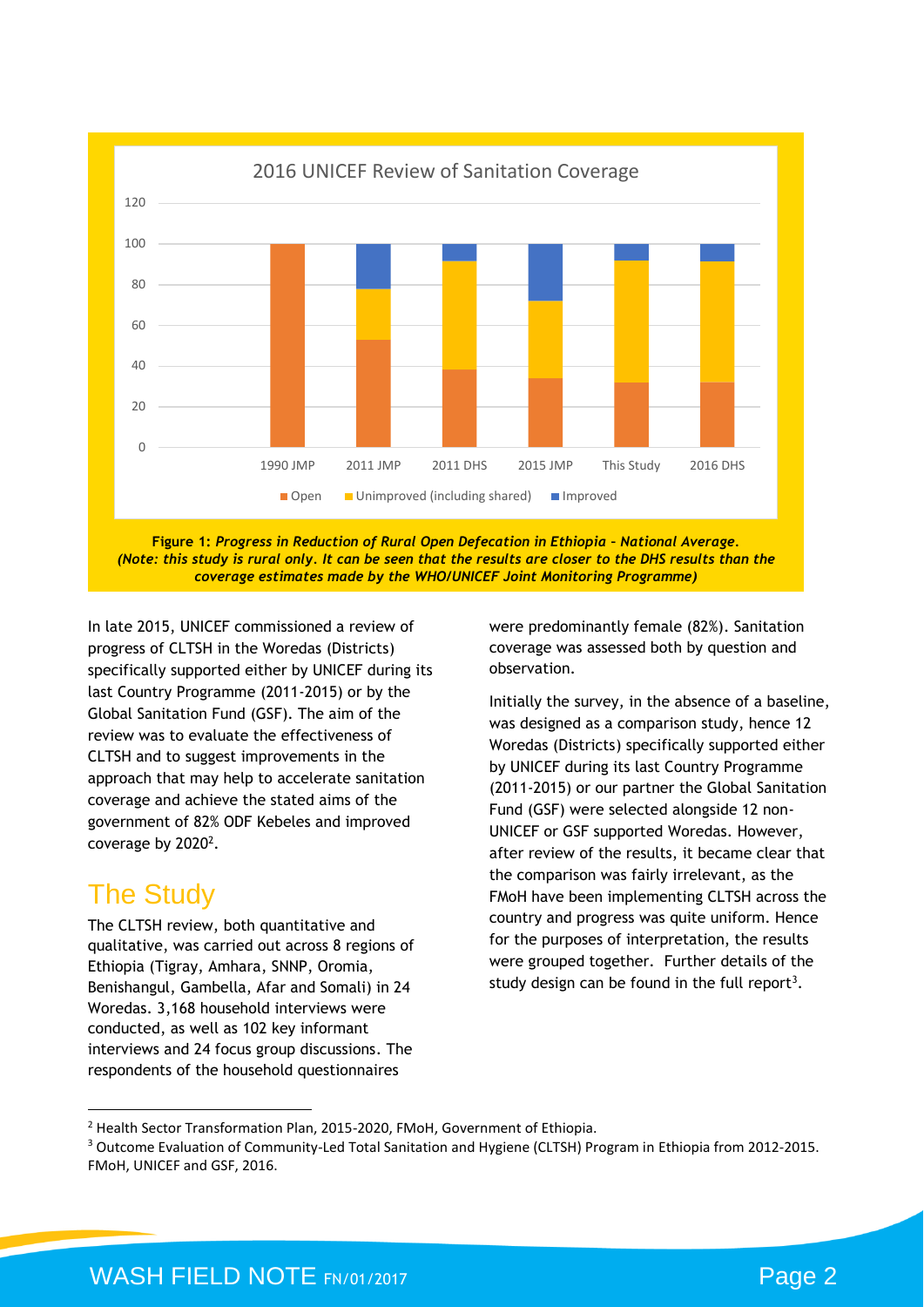## Key findings

**1. Rural sanitation coverage in Ethiopia continues to improve**. The survey found on average 68% latrine usage, which is slightly higher than the 2015 JMP estimate, and open defecation rates continue to reduce – see Figure 1. However the vast majority of these household toilets – 89% – are 'traditional' latrines (see Figure 2) that cannot be considered 'safe' in terms of the JMP definition of having a washable slab (8%) and a well-fitting drop-hole cover (24%). The proportion considered 'improved' was found to be significantly lower than previous JMP estimates. The use of shared latrines is comparatively low, with only Somali and Amhara regions reporting over 10% use of shared or communal toilets (Figure 3).

**2. Regional Disparities in Coverage**. Figure 2 indicates that 5 regions have good coverage ranging from 51% in Amhara to 91% in Benishangul Gumuz. However there are 3 regions – Afar, Somali and Gambella – where open defecation is still predominant, bringing down the national average. These are also the regions with the highest proportion of pastoralist



communities. The study revealed that in these regions there is comparatively low commitment to planning for open defecation free outcomes, and that the training materials and manuals for CLTSH are not available in the local languages. This is partly due to the relative weakness of the HEW network in these regions but also the mobile/semi-pastoralist nature of some of the communities in these regions which creates resistance to build and use latrines and create an ODF environment.





#### WASH FIELD NOTE FN/01/2017 **Page 3**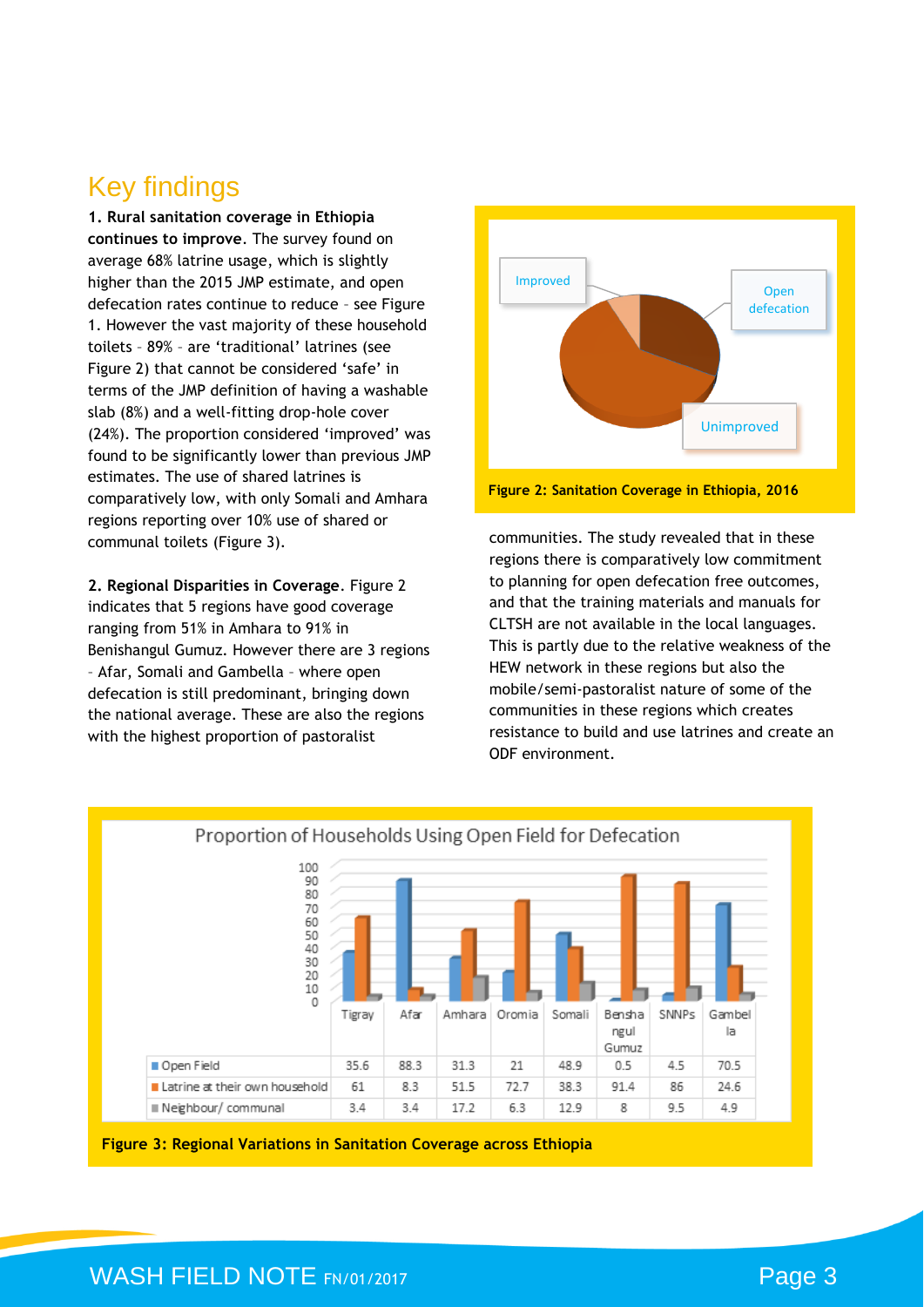CLTSH approaches in these regions need to be contextualized with regard to the communities' life style and integrated further with livelihood approaches.

**3. CLTSH is not always implemented as** 

**intended**. It was found that not all field workers had access to the CLTSH guidelines and other materials, and inevitably some aspects of the triggering and follow-up varied between regions. In particular the community conversations were commonly neglected.

4. **The Post-ODF follow-up of the CLTSH approach is limited**. There is no clear guideline for post-ODF follow-up in communities. As a result the support is very varied and frequently lacking. The 'Level 2' ODF<sup>4</sup> is not routinely monitored.

**5. Handwashing Rates are low.** The overall rate at all critical times was found to be 19%, with the positive response for 'after using the toilet' at 45% (Figure 4). However, rates were generally high for before and after eating at 96 and 92%. In the Ethiopia CLTSH protocol, handwashing is not included in the first level (green flag) ODF definition, but only in the second level or 'white flag'<sup>4</sup> .



**Figure 4. Handwashing Behaviours assessed by the CLTSH Review** (%)

 $\overline{a}$ 

<sup>4</sup> CLTSH Implementation and Verification Guideline. FMoH, 2013.

Monitoring sanitation and hygiene in rural Ethiopia, World Bank, 2015.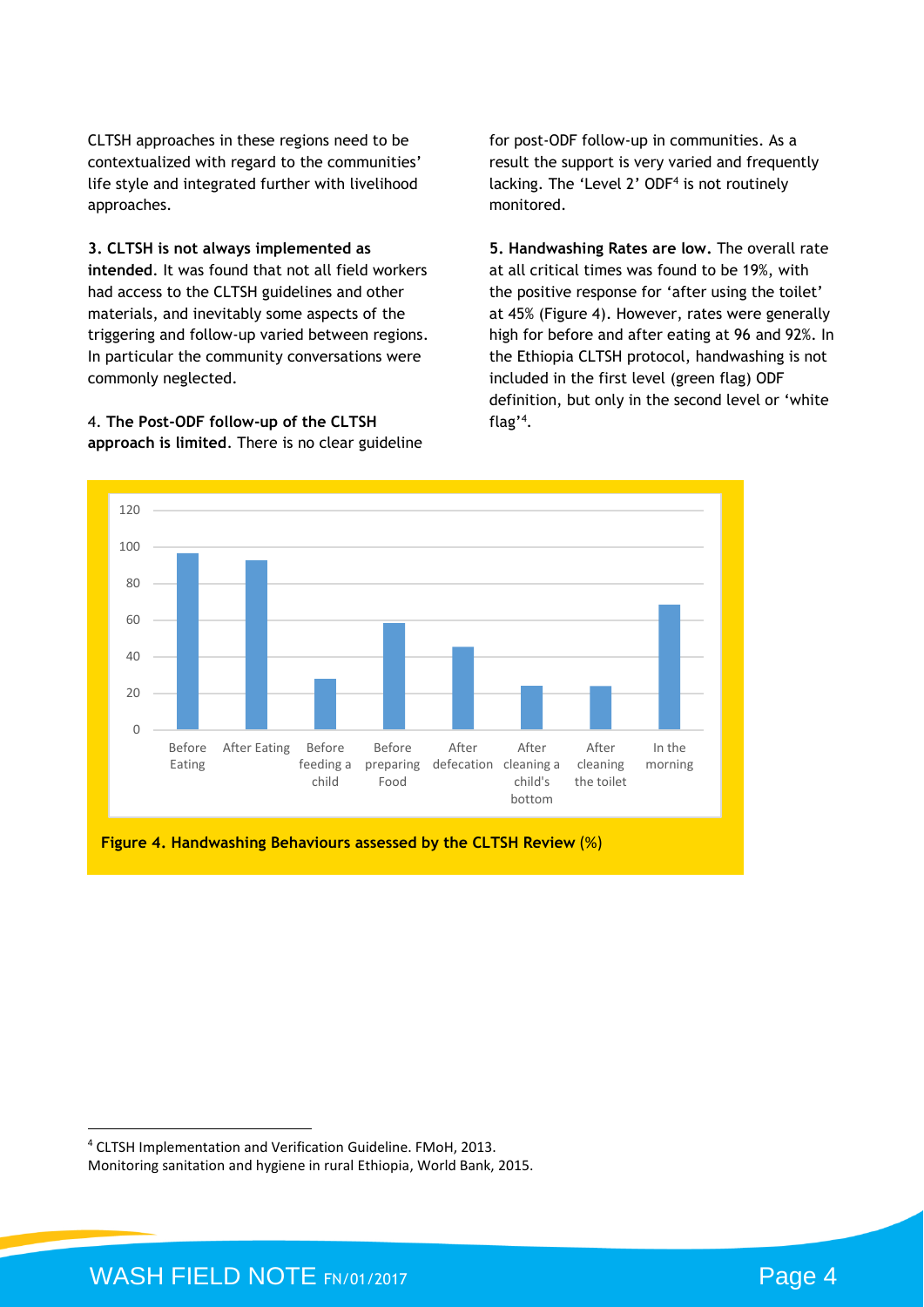## Key recommendations

Arising from these findings, the key recommendations to the FMoH to improve CLTSH implementation are as follows:

- 1. Strengthen the implementation of CLTSH, particularly in Somali, Afar and Gambella, including regional planning for sanitation, translation of materials into local languages and refresher training for health extension workers.
- 2. Strengthen the monitoring of CLTSH, including a uniform definition for 'improved' sanitation, and regular reporting of Level 2 ODF.
- 3. Reinforce the need for improved sanitation to meet the requirements of the 'F-diagram' barriers. This will

require a strong focus on washable surfaces, pit-hole covers and handwashing. Whilst the FMoH has developed an impressive sanitation marketing initiative, this may take some years to show an impact on the coverage. In the short term, simple promotion of the importance of cleaning slabs, covers and handwashing will help to strengthen the public health impact of sanitation.

4. Consider the revision of the CLTSH guidelines to include handwashing at the Level one ODF definition and to reinforce post-ODF follow-up with a clear strategy and monitoring.